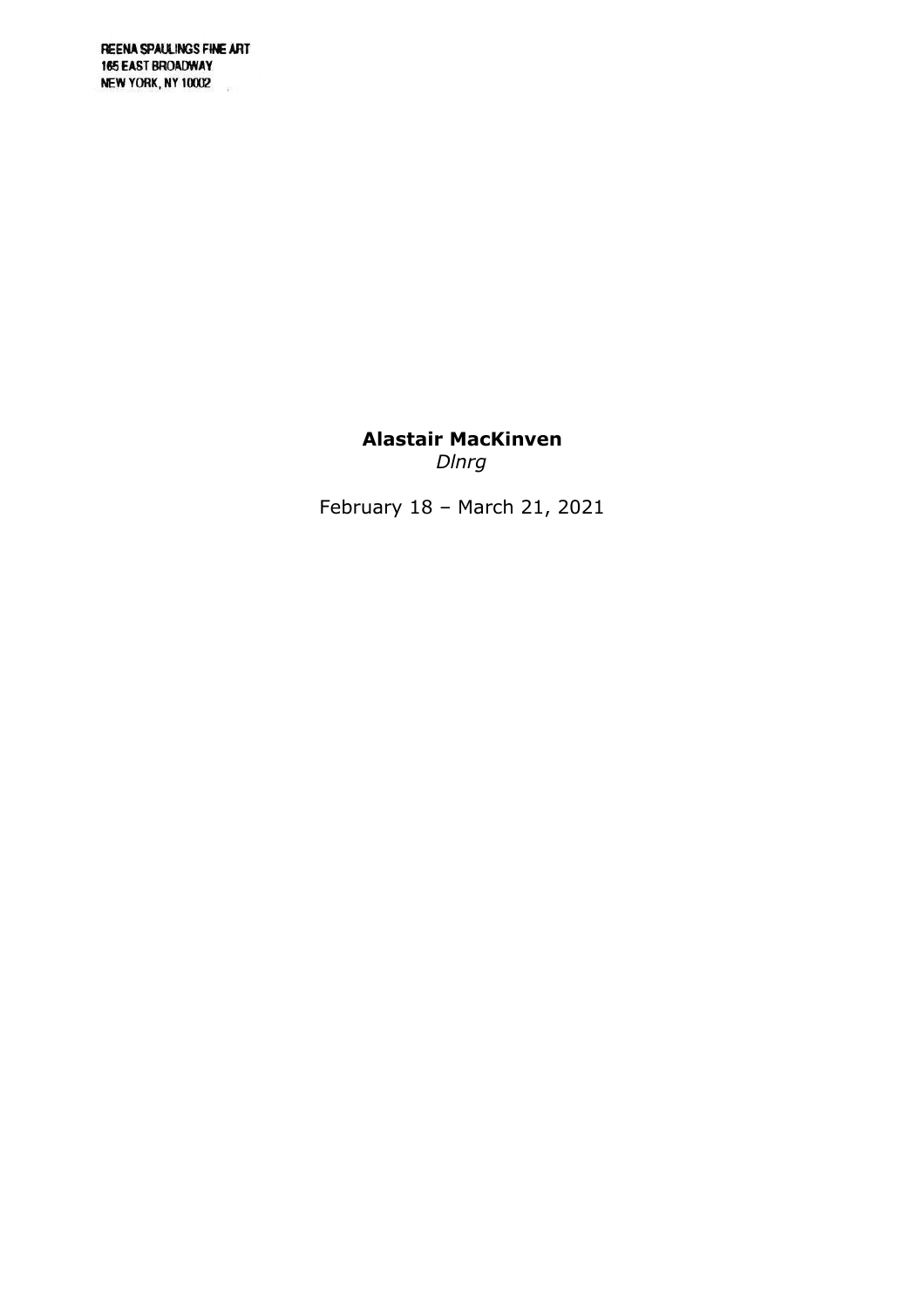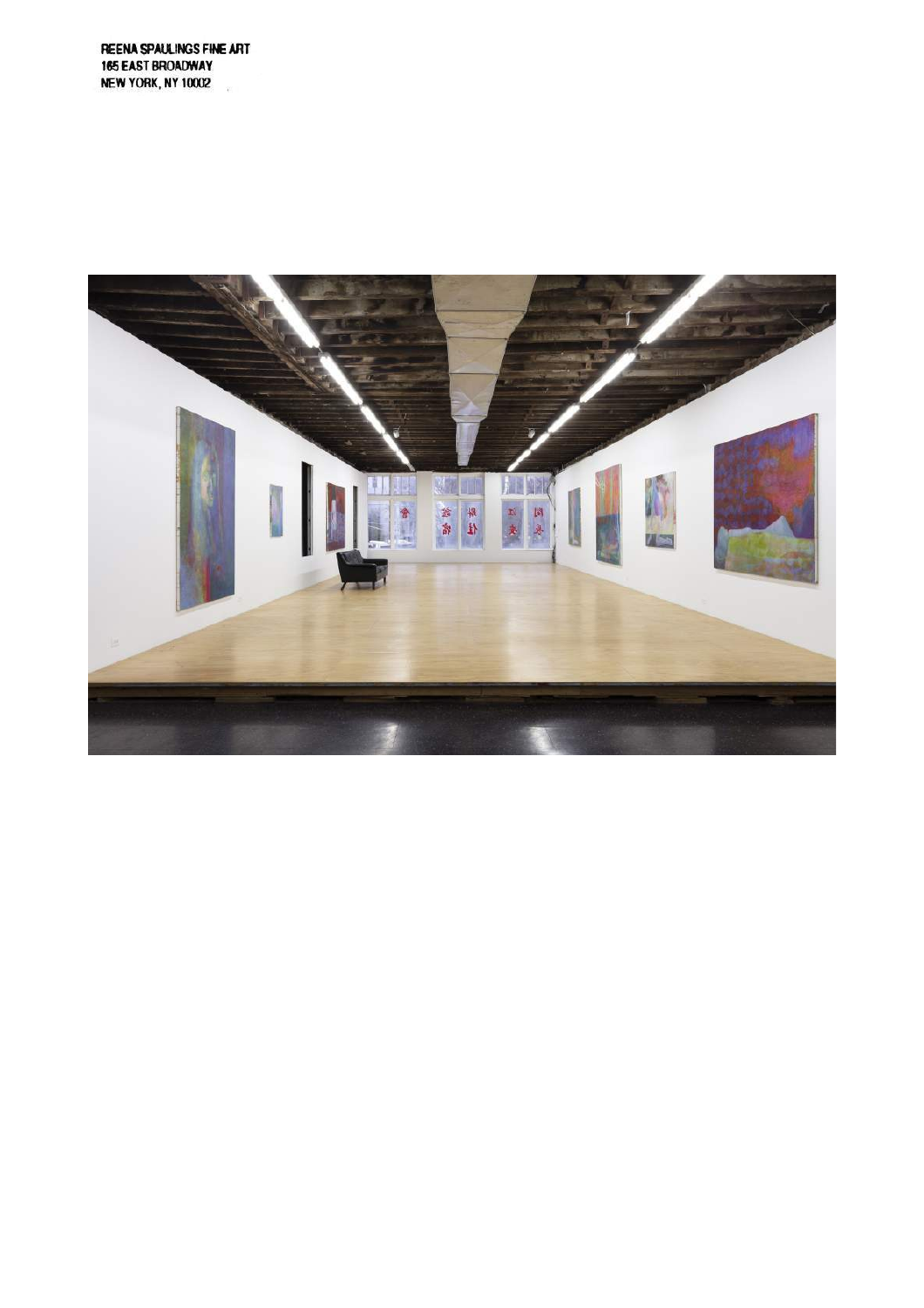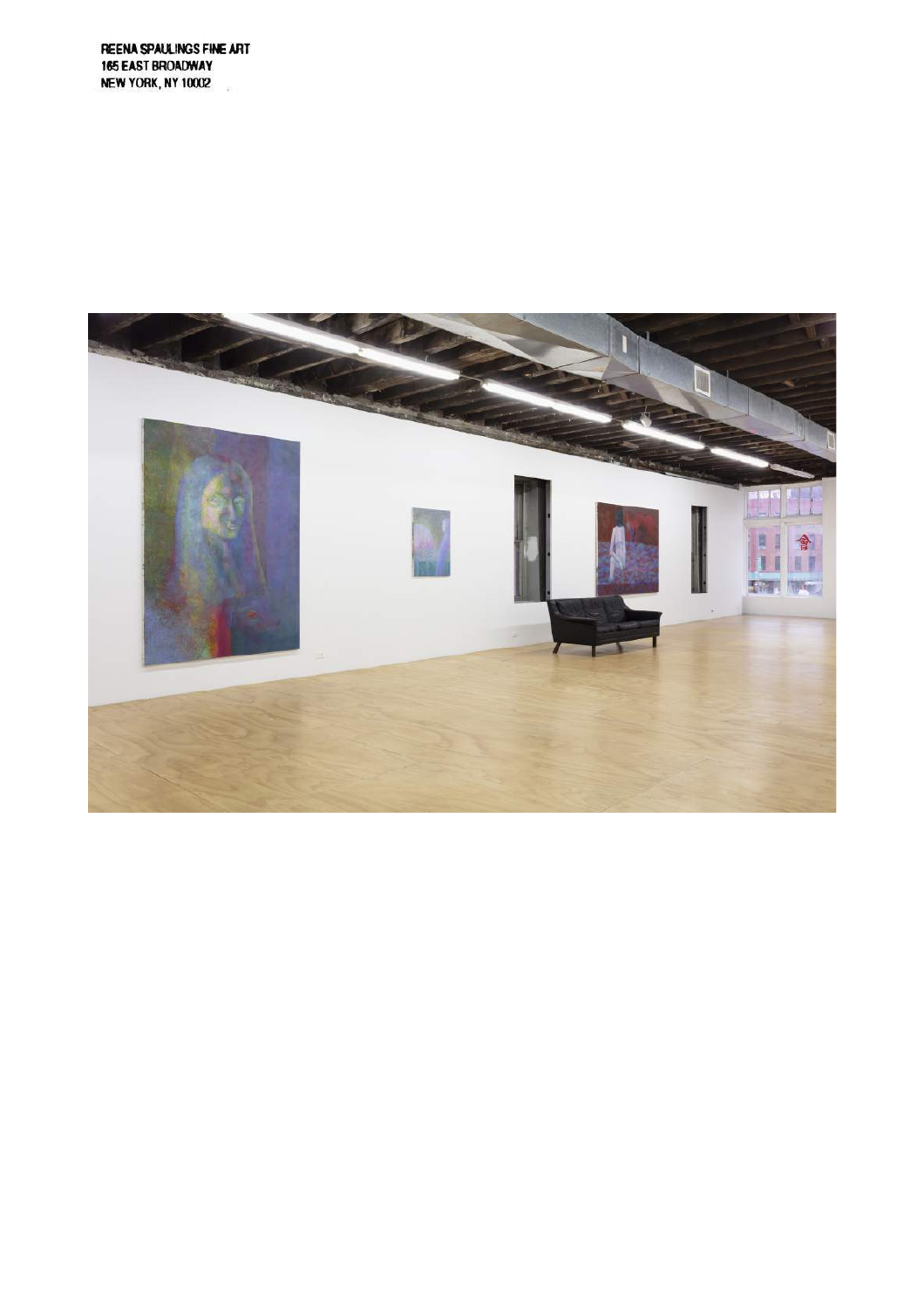**REENA SPAULINGS FINE ART** 165 EAST BROADWAY NEW YORK, NY 10002  $\overline{\mathcal{M}}$ 

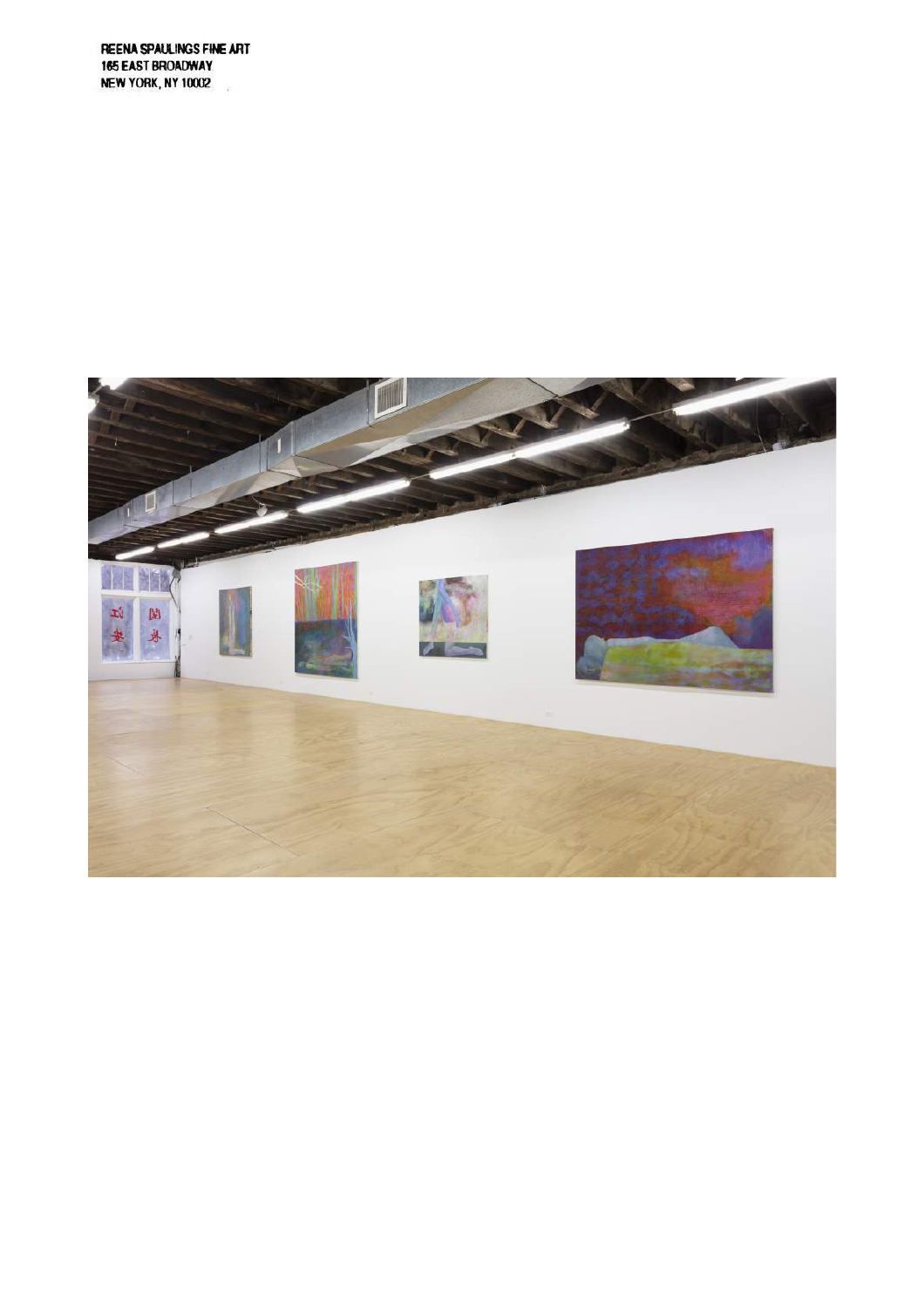**REENA SPAULINGS FINE ART** 165 EAST BROADWAY NEW YORK, NY 10002

ALASTAIR MACKINVEN *Dlnrg [oeeey]* February 18 – March 21, 2021

\*\*\*\*\*\*\*\*\*\*\*\*\*\*\*\*\*\*\*\*\*\*\*\*\*\*\*

I am conscious that I paint in England making me an English painter, therefore the language of my paintings is English as I am born of this country; a country with an active Monarchy, an island Monarchy, that suffers from post-colonial ennui. I can only imagine one possible outcome from the luxurious claustrophobic conditions suffered by the Royal Family, that being the channel, when momentum grew, hunger and squalor will make the ordinarily passive get hot under the collar and heads will roll.

Is it to be believed that this green and pleasant land is fecund with such singularity as embodied by the eccentric, or has the soil been seeded by the Monarchy as a divide and rule strategy to deter grouping? And over time this construct of the eccentric has entwined itself around the genetic code of the English. You see, a Frenchman en plein air in Aix-en-Provence poking erratically at mimesis opened a door that was stormed like Black Friday at Target led by Liberté. A frightening prospect to a Monarch who understands

Yet the lone fire of the eccentric burns out leaving nothing but colourful anecdotes and relics too sodden with the ghost of their author that any scavenger would be decried as a mimic. Responding to decree, the eccentric point. The romantics that walked the City institution of symptoms: Blake, Turner, Coleridge, Byron, Keats, mad, working class, dissenter, addict, pervert, bipolar and sickly. As a collective they would arguably be a threat to the orthopraxy of thought, singularly their imitable minds follow their lonely narrow private path. What could have lit the blue touch paper of artistic revolution evolved into the damp squib of the Victorians with one eye on detail and the other on revival.

The counterpoint being a unity of those mad with national pride, decked in their raiment of plastic Poundland bowler hats printed with the George Cross chanting Ing-gurr-land, Ing-gurr- Brit-pop, Brit-art, Brit-fash, Brit- fix signposting exclusion of participation from all but the Brit. A symptom of a post-colonial ennui, cultural export as invading force used as a stopgap measure to fill the void left by the globe recovering from its pink rash. With pomp and circumstance cultural export departs these shores with the intention of storming the Billboard charts and plundering the gold at the Oscars. Conversely import is greeted with distrust, ascribing to a foreign ism (the suffix being participatory) would be adulterous for those committed to the prefix of Brit. State-sanctioned grouping around the militarized prefix that labels invading export precipitated a boycott and distrust of the import; this, in conjunction with the program to neuter creative energy growing beyond the singular, acts to fortify the Monarch's sovereignty leaving the English artist truly isolated.

English artists of old, stripped of agency and marginalized through classification as a misnomer of eccentrics, denoting their singularity thus rendering impotent the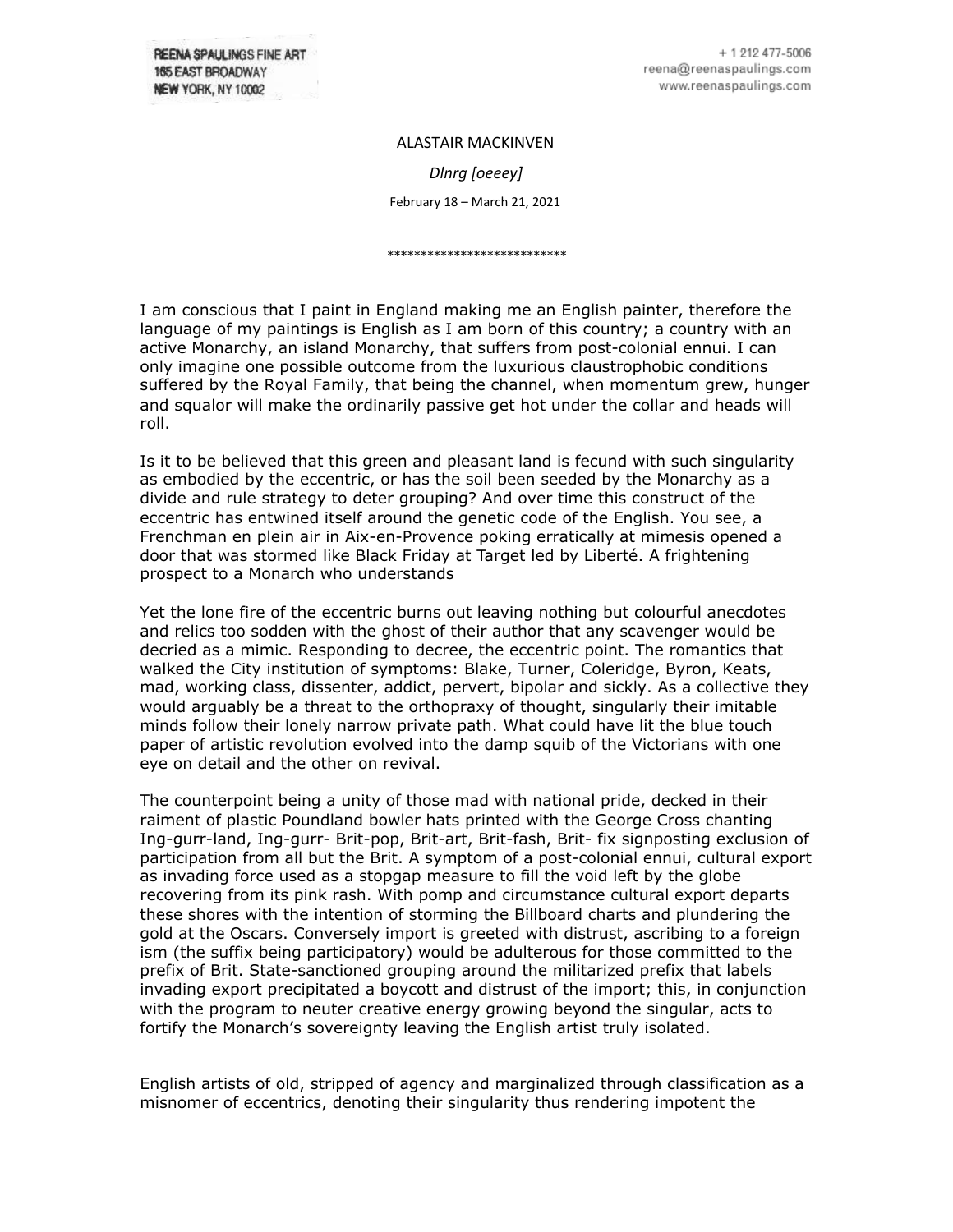possibility of their life's work being built upon. In lieu it is set in aspic, archived in halls of academia, the primary object an oddity that is crutched by biography. Logically, following generations see the path to recognition as an artist, if English, exists through the cosplay of eccentricity: an outward gestural signifying of singularity. Paradoxically, the exteriority of eccentricity clashes with the reserve and repressive nature of the English, if one cannot enact the state-sanctioned peacock-plumed role of official artist/national treasure isolation is compounded.

In the face of such conditions, as an English painter it brings comfort to know that in the darkest depths of some caves live aquatic creatures without eyes that swim avoiding obstacles and they still are called fish: how beautifully attuned to the interiority of isolation. I contest the vestigial being considered a withered loss, instead I ask: what is gained by the evolutionary deprivation of that which is primary to so many? The compounded isolation experienced over generations by the English artist, like the blind cave fish, has rendered the relational vestigial. A horror vacui like that experienced by those lost at sea or in the desert, the specific state born of the dislocation of self through the loss of external relational registration. Turner knew the horror vacui, it whispered to him to remove both shore and horizon. A symptom not a picturing; rendered unmappable therefore unknowable by the criteria of those whose centring comes from their cypher being a pin on a map, around which all is concentrically placed. And therein lies the rub.

If not for the domineering persistence of surface, that outermost layer of paint understood as destination, insinuating an affirmative process, thus seen as a codified field born to cradle communicative intentions; if not for this, painting would handsomely quarter the English countenance. It is a problem of perception as an affirmative bias is congenital to relational processes and the corollary growth of research populates the map with propositional nodes that act as theoretical registration marks. Yet within the confines of this Island the nucleus of production is built of a negative construction, moving away from all that it cannot be as a result of conditioning to refuse import/input, the only investigative possibilities within the state of the horror vacui are autocannibalistic. If possible to ignore first impressions, painting and the English would make fine bedfellows; after all when painting was sick, rushed to the hospital to be X-rayed, under the skin were innards. These numbles point to the impossibility of a true extraction within painting therefore supporting a negative generative process. The surface is porous, not a solid wall inscribed with coordinates but a permeable membrane; the zero point being the subjectile and each step away from it passes through a deep space of painted stratum, negation upon negation indicated by suffocation pockmarking the surface with burial mounds called pentimenti. The 'no' of the negative construction moves away from the affirmative bureaucracy of research, as research is the inventive traversing between propositional nodes thus a hybrid of selected collective understanding. But 'moving away from' is at the same time moving blindly into an un-relational space and what is notated in these conditions could only be known as visions, noncommunicable as it does not belong to the beholder, an emergence from a deterrestrialised space holding no connective grounding, affect not subject. The visionary 'no' affirms the English favour of that which cannot be built upon, that which falls in on itself and offers no friction allowing for accretion. And unlike the idiosyncratic display markings of the eccentric that sign singularity, there is no possibility of ownership of the vision as the horror within the vacuum is caused by the dissolution of self, as there is nothing to correlate oneself to.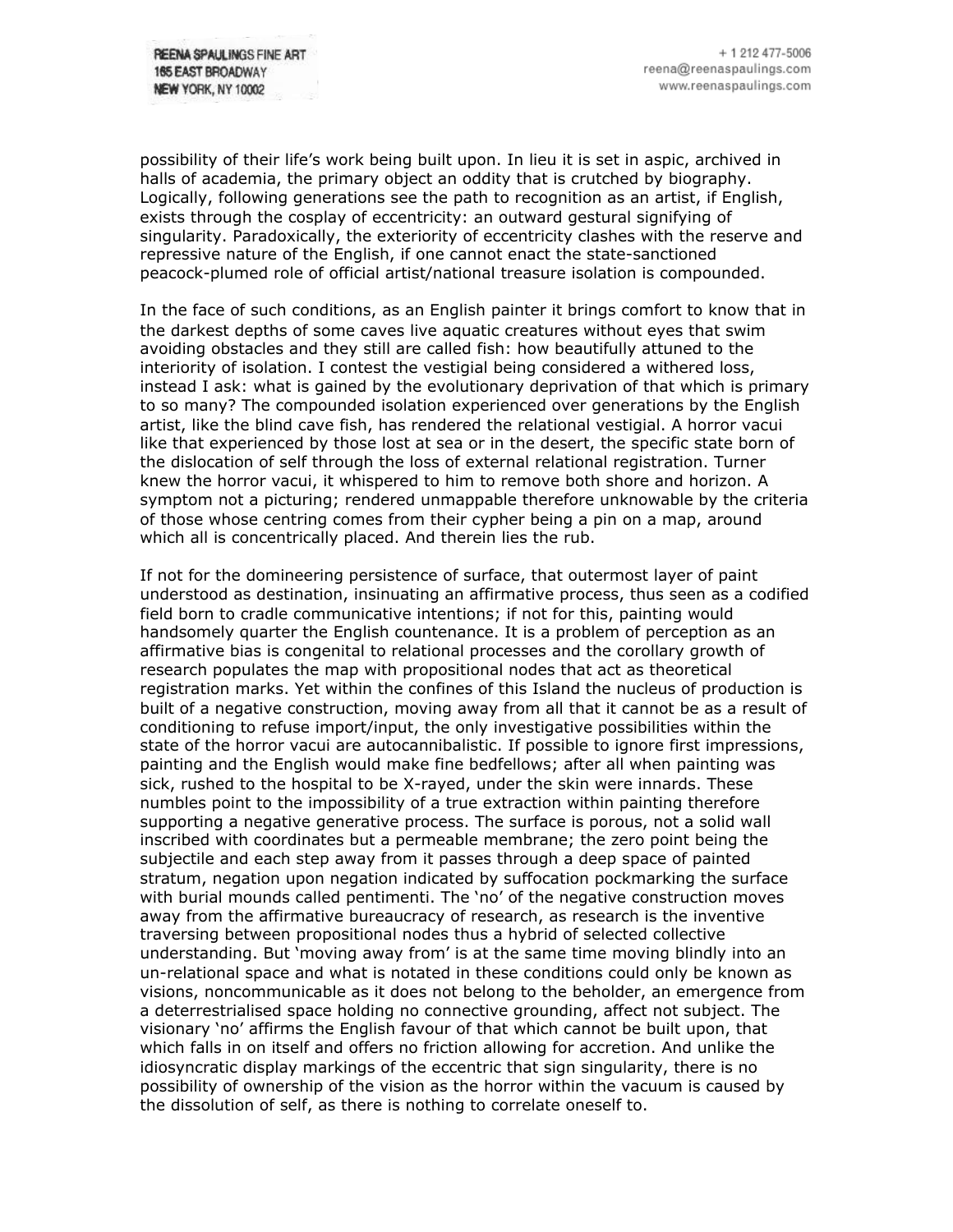

iron powder and oil on canvas 210 x 210 cm ; 82 2/3 x 82 2/3 in unique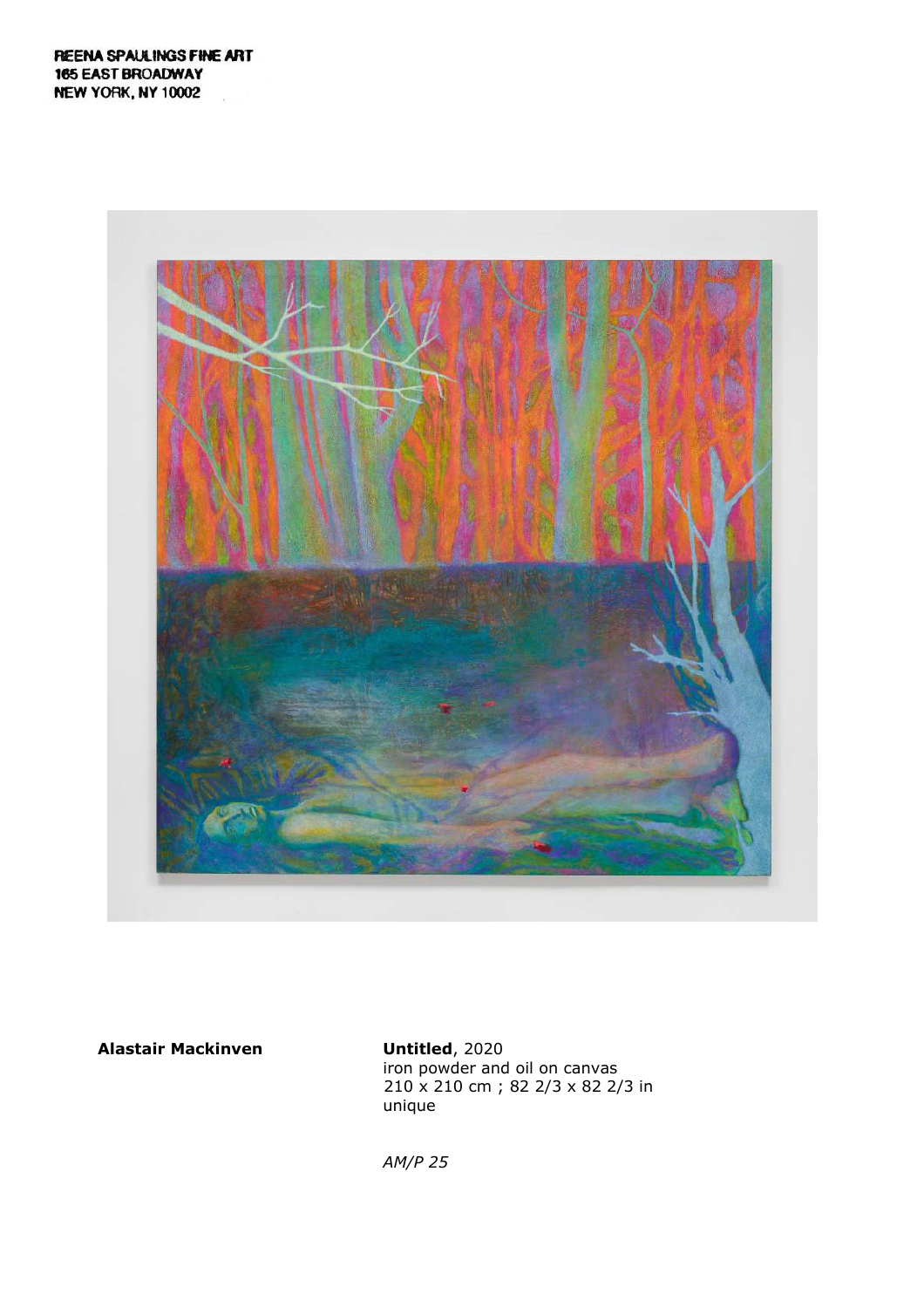

iron powder and oil on canvas 220 x 160 cm ; 86 2/3 x 63 in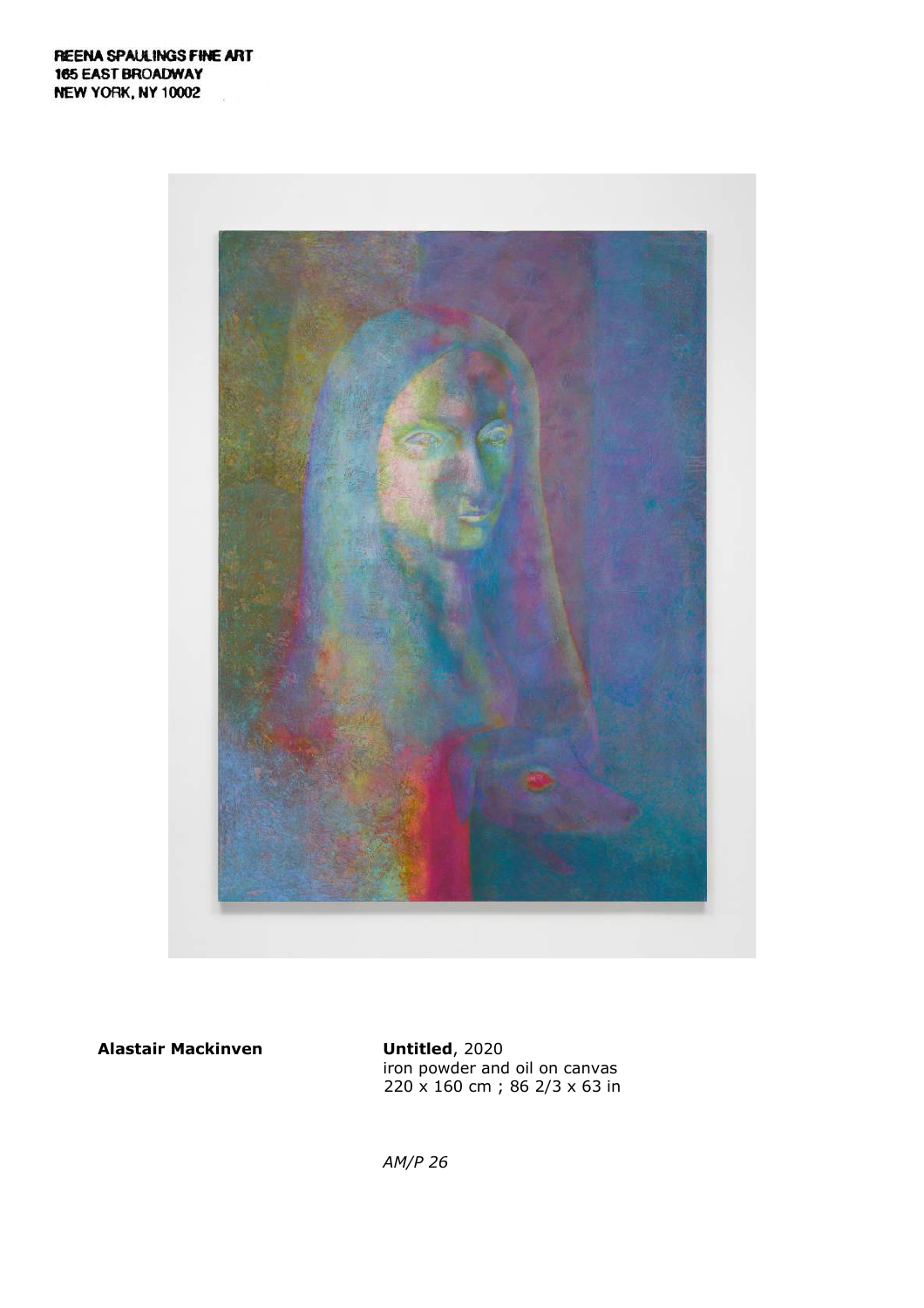

iron powder and oil on canvas 160 x 220 cm ; 63 x 86 2/3 in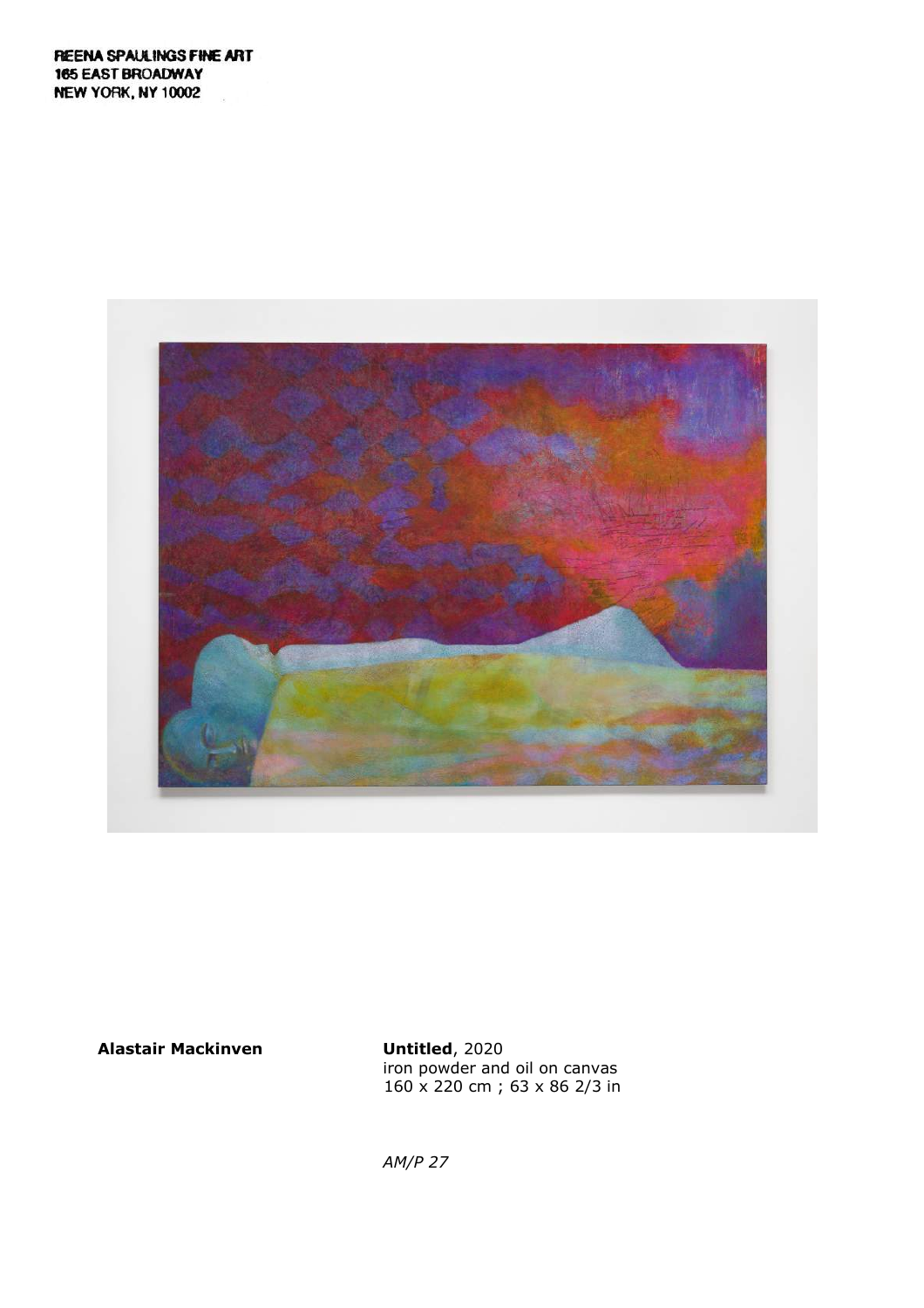

iron powder and oil on canvas 160 x 220 cm ; 63 x 86 2/3 in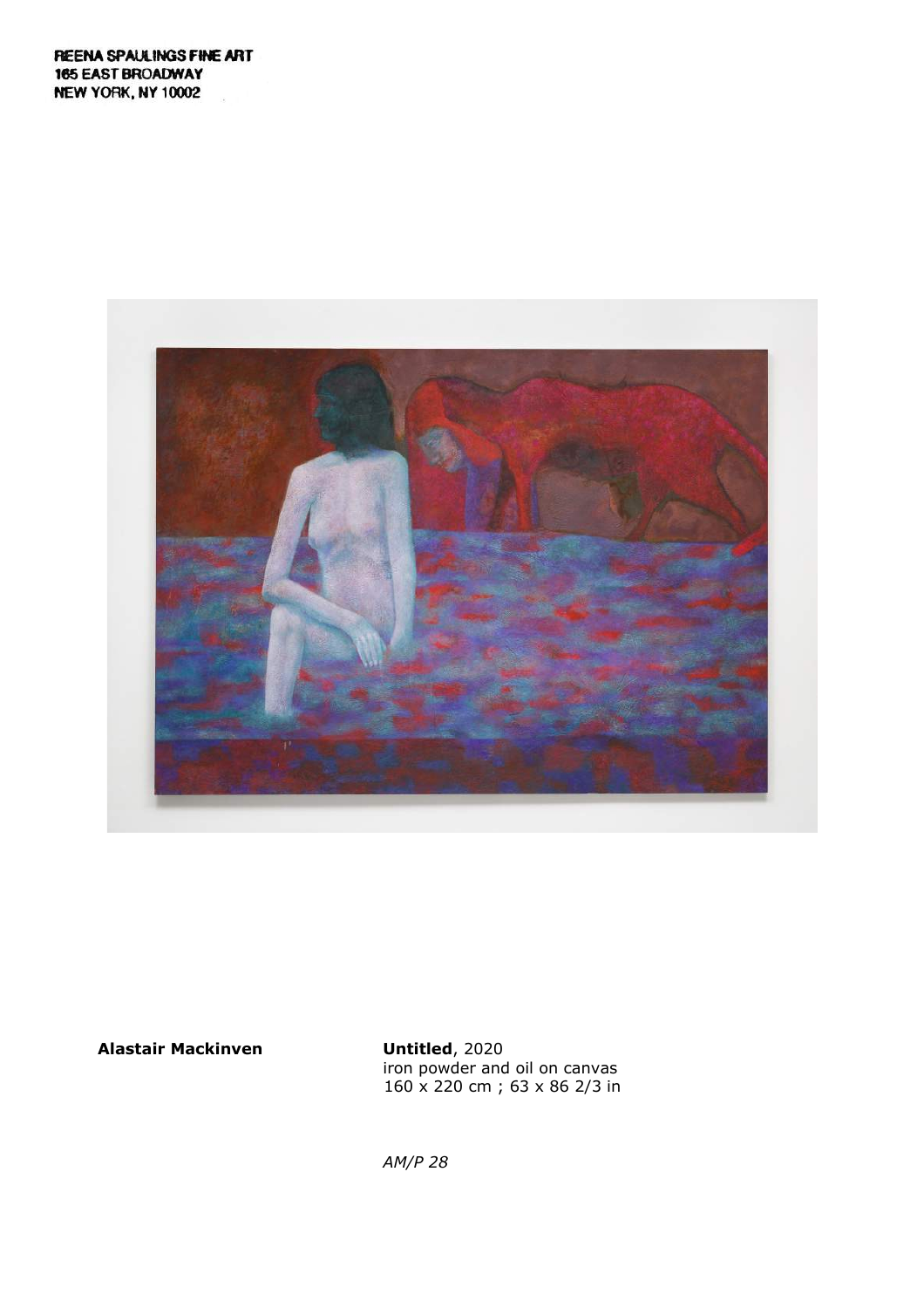![](_page_10_Picture_1.jpeg)

iron powder and oil on canvas 160 x 160 cm ; 63 x 63 in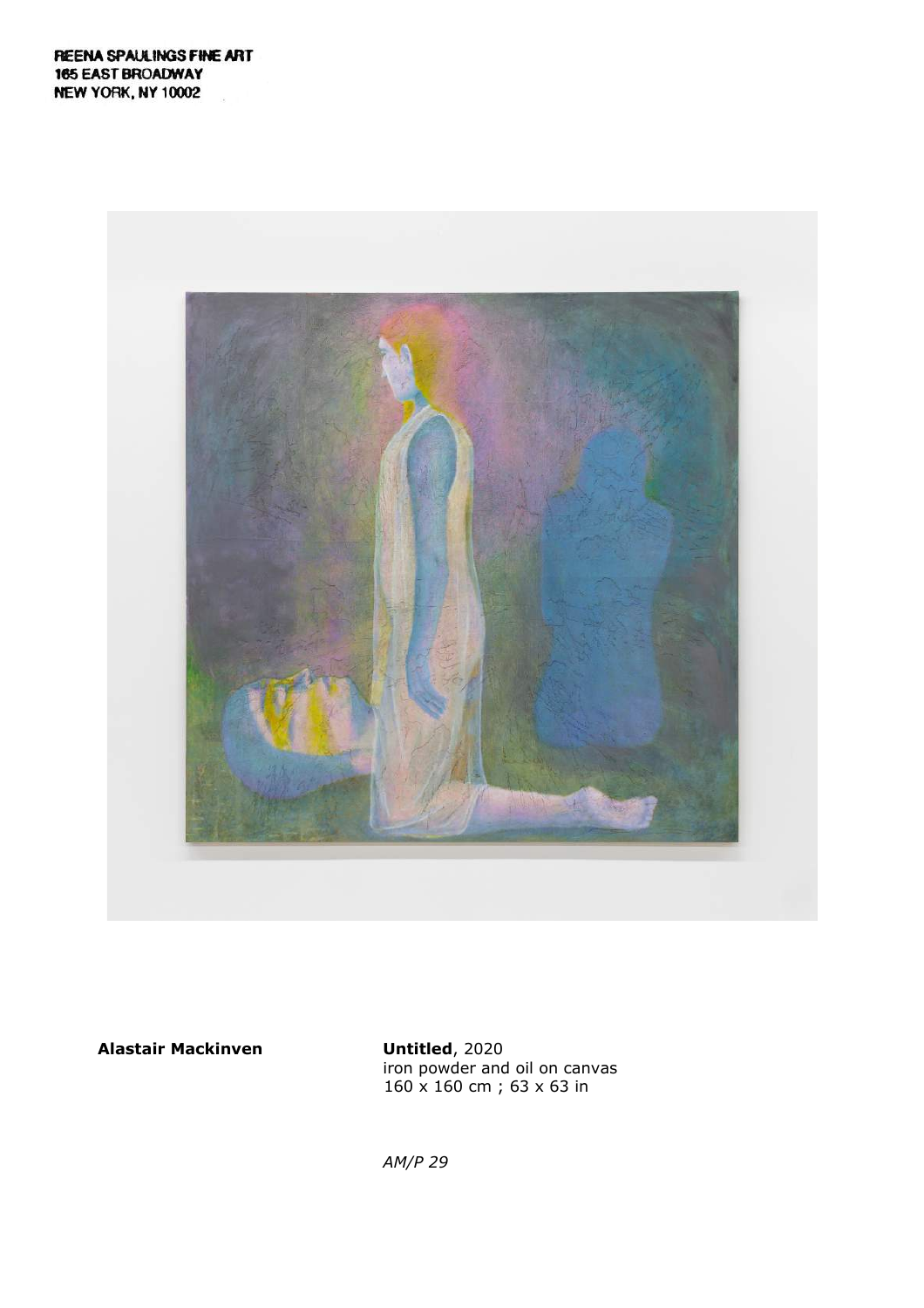![](_page_11_Picture_1.jpeg)

iron powder and oil on canvas 60 x 55 cm ; 23 2/3 x 21 2/3 in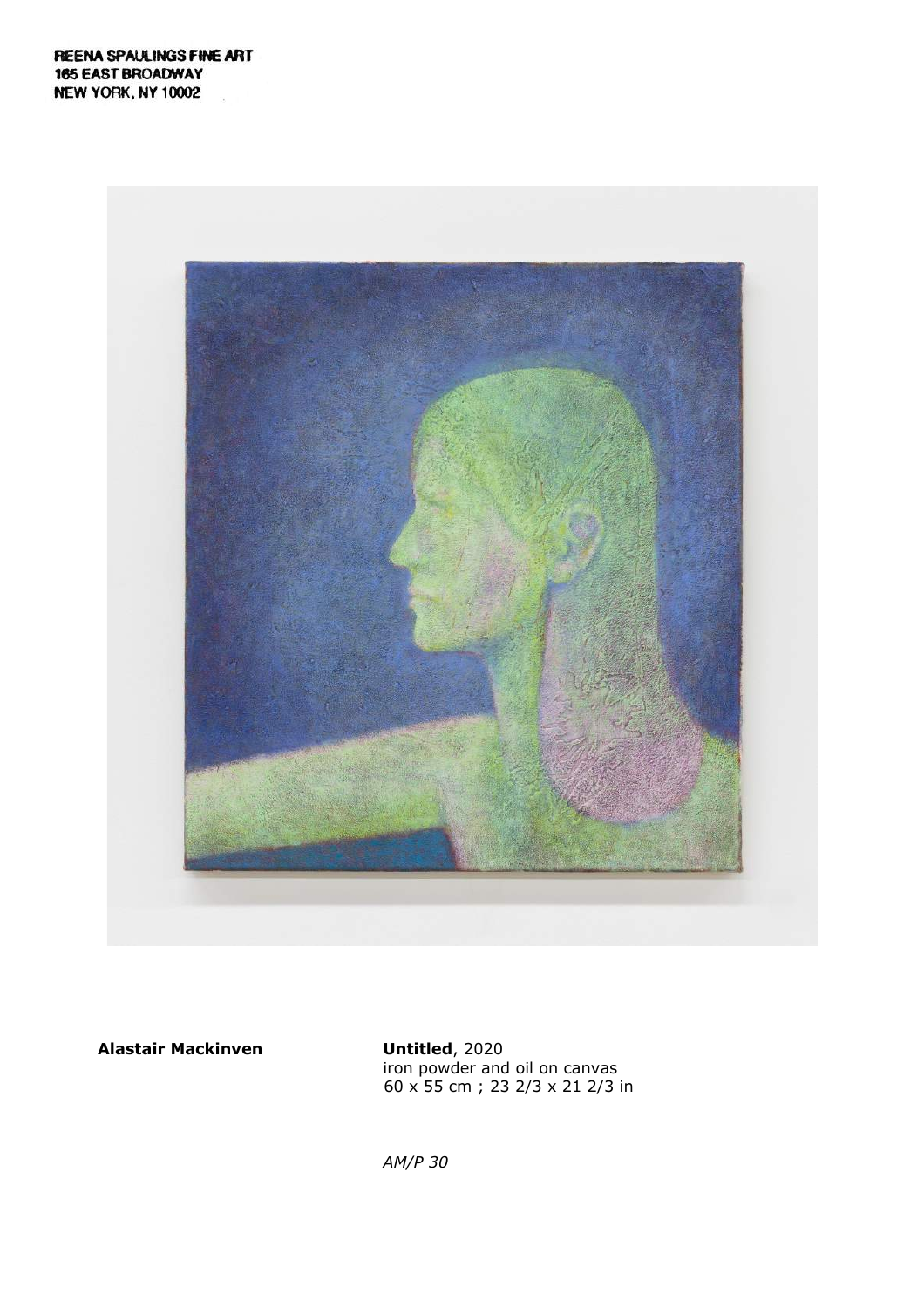![](_page_12_Picture_1.jpeg)

iron powder and oil on canvas 120 x 140 cm ; 47 1/4 x 55 in